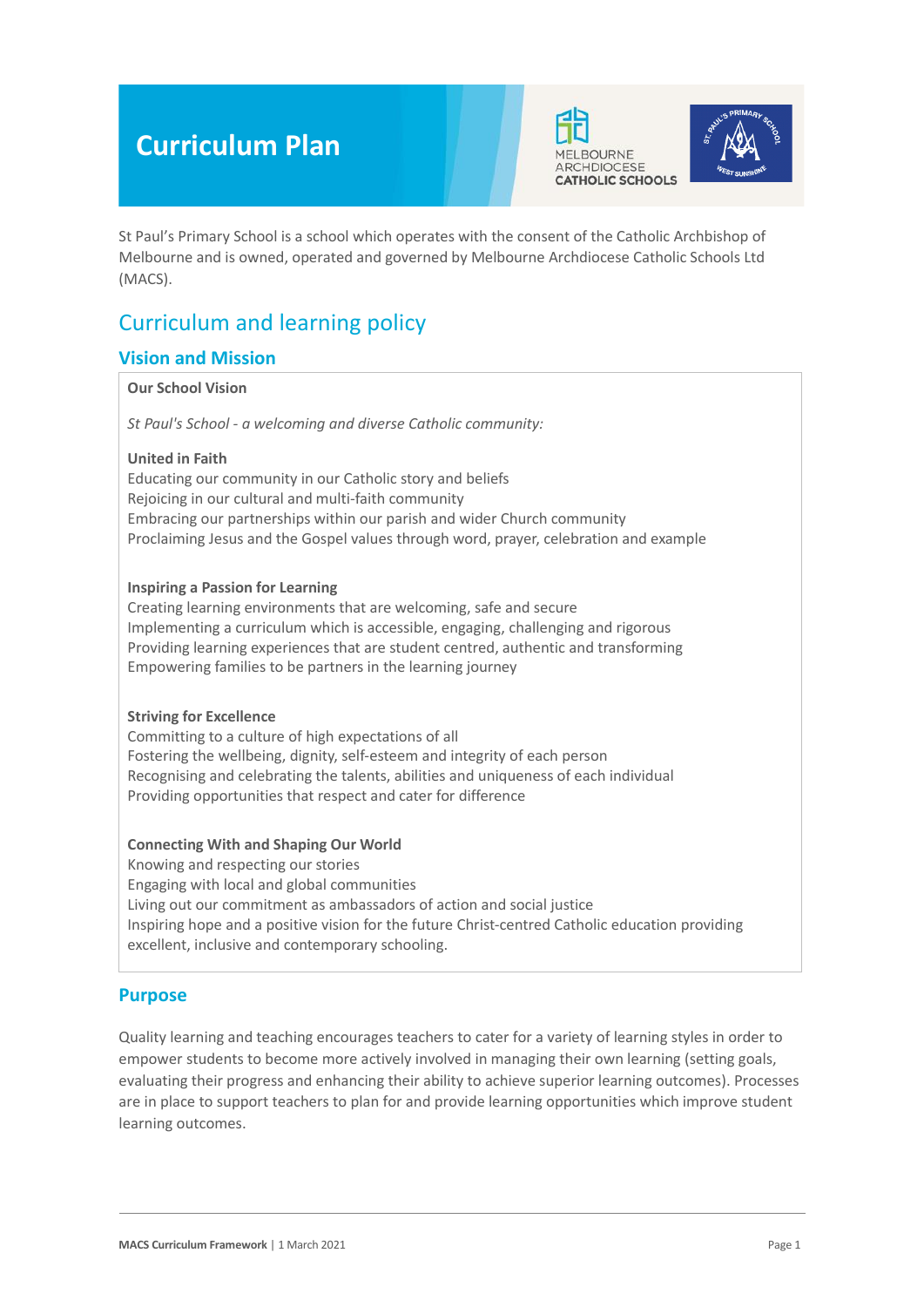The Victorian Curriculum is the Foundation to Year 10 curriculum for Victorian government and Catholic schools for implementation from 2017. The Victorian Curriculum reflects Victorian priorities and standards for F–10 and incorporates the Australian Curriculum. It defines what it is that all students have the opportunity to learn as a result of their schooling, set out as a series of learning progressions. Se[e https://www.vcaa.vic.edu.au/curriculum/foundation-10/Pages/default.aspx.](https://www.vcaa.vic.edu.au/curriculum/foundation-10/Pages/default.aspx)

The Victorian Curriculum F–10 recognises that increasingly, in a world where knowledge itself is constantly growing and evolving, students need to develop, in addition to discrete discipline knowledge and understanding, a set of skills, behaviours and dispositions, or general capabilities, that apply across discipline content and equip them to be lifelong learners able to operate with confidence in a complex, information-rich, globalised world.

The St Paul's Primary School Curriculum Plan has been developed in light of the directions for Catholic education and principles of curriculum from the *Horizons of Hope* education framework: Catholic schools provide an excellent holistic education centred on the students and engaging them in authentic, purposeful learning; and incorporating the philosophy of the Victorian Curriculum F–10 and the Religious Education Curriculum Framework.

The curriculum is a statement of the purpose of schooling and defines what it is that all students have the opportunity to learn as a result of their schooling.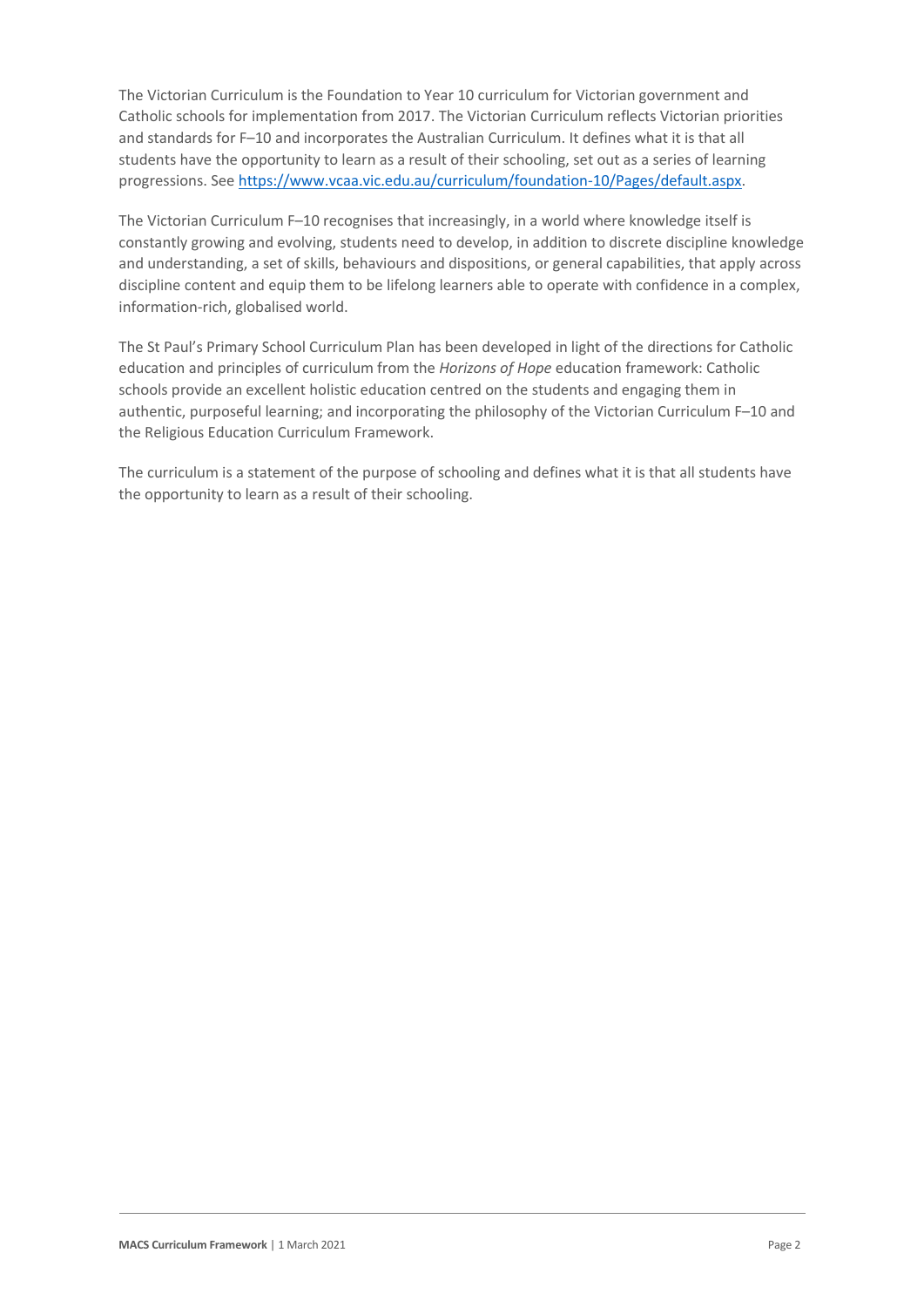## **Principles**

At St Paul's Primary School:

- The learning environment is supportive and productive.
- The learning environment promotes independence, interdependence and self-motivation.
- Student's needs, backgrounds, perspectives and interests are reflected in the learning program.
- Students are challenged and supported to develop deeper levels of thinking and application.
- Assessment practices are an integral part of learning and teaching.
- Learning connects strongly with communities and practice beyond the classroom.

## Scope

Our school curriculum defines what it is that all students have the opportunity to learn as a result of their schooling at St Paul's Primary School.

At St Paul's Primary School, curriculum is enriched by the values, beliefs, perspectives and experiences of each member of the learning community when they engage actively with Catholic understandings of the human person. This orientation towards the person means that the process of curriculum design is shared with students, creating within them a sense of ownership and self-efficacy as learners. Our learning community fosters the conditions for students to have a voice in the design process, allowing them to make decisions about what they need to know and when.

## Implementation

St Paul's Primary School will implement the curriculum by:

- Collaboratively discussing and implementing the curriculum and learning strategies in Professional Learning Teams to foster collective efficacy of curriculum outcomes is established across staff.
- Building teacher capacity through Facilitated Planning where curriculum leaders attend weekly planning sessions to ensure the curriculum is comprehensively covered and adapted for all students at their point of need.
- Analysing data during Facilitated Planning and Professional Learning Team meetings to drive student learning and lift student outcomes across all curriculum areas.
- Employing formative and summative assessment practices that reflect curriculum objectives and that are used to direct future learning opportunities.
- Forward planning, use of throughlines and use of curriculum audit documents to ensure curriculum coverage.

The curriculum is designed and delivered from whole-school to level planning to individual teacher plans. These are created in a collaborative and supported environment. This ensures that a guaranteed and viable curriculum is driving student learning and lifting student outcomes.

### **Curriculum content**

The school implements the Victorian Curriculum in order to provide students with a comprehensive and cumulative curriculum from Foundation to Year 10.

The school's teaching and learning program is the school-based plan for delivering this common set of knowledge and skills in ways that best utilise local resources, expertise and contexts. Information technology is an integral part of our curriculum as a basic tool for learning. Supported by our governing body, St Paul's Primary School will develop strong processes for monitoring student progress and the application of appropriate explicit teaching and intervention strategies.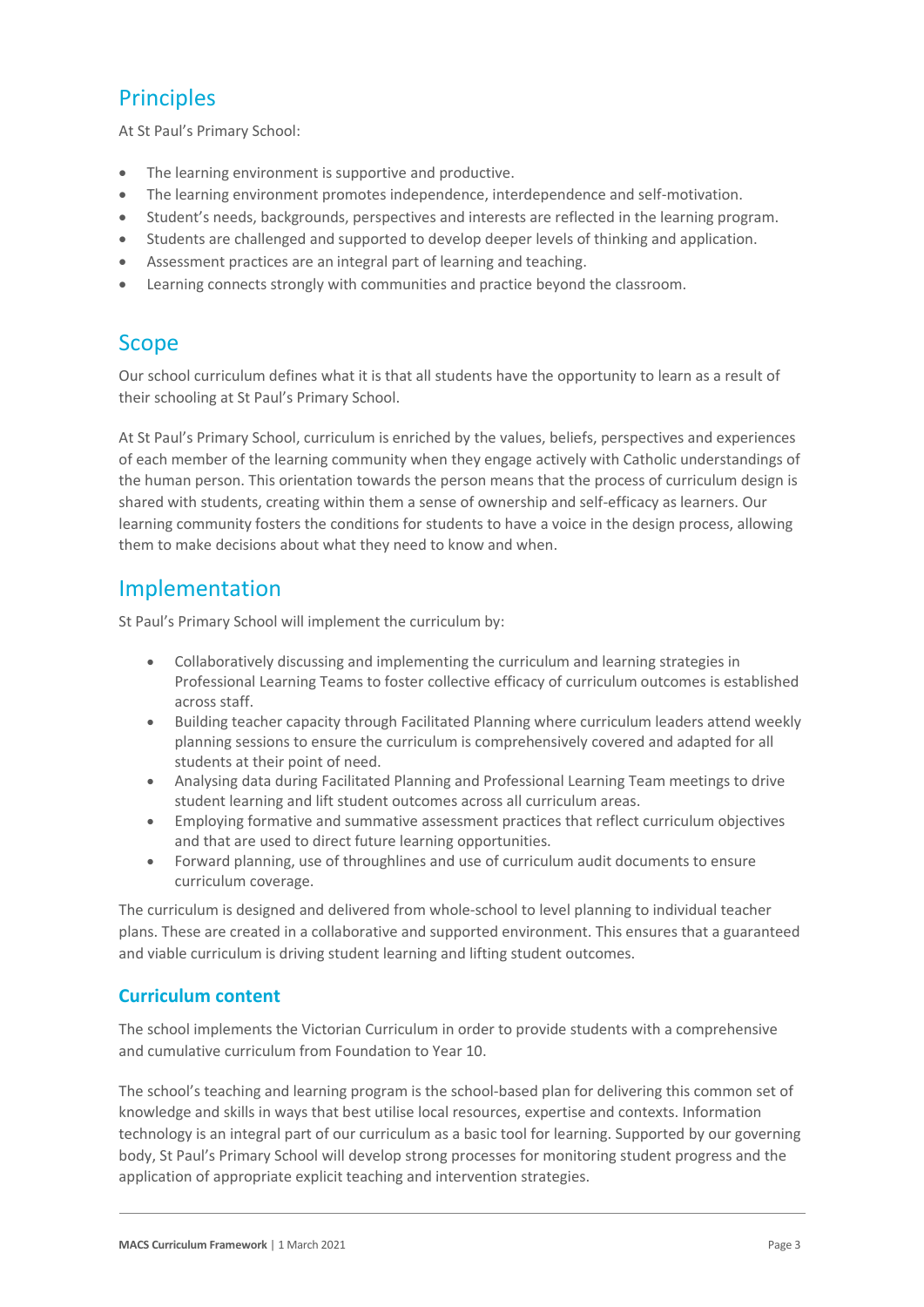St Paul's Primary School will also take inspiration from the *Horizons of Hope* education framework. This framework supports Catholic school communities to engage in dialogue about the distinctive nature of learning and teaching, leading learning and enhancing Catholic identity in our schools. The framework is a living document that has been added to over the years with examples of practice from schools, as well as additional strategy statements in the areas of Leadership, Wellbeing, Diversity and Religious Education.

Religious Education has a central place in the curriculum at St Paul's Primary School, as it reflects our unique character of Catholic identity and focus as a Catholic school. The primary source for developing our Religious Education program is the Religious Education Curriculum Framework, developed by our governing body MACS.

### **Whole-school curriculum plan and time allocation**

The following provides an outline of the learning areas and recommended weekly time allocation across F–6. Multiple learning areas are often part of a unit and not always taught as separate subject areas. This is ensured through time allocations which are in line with recommendations of the educational authorities.

| <b>Learning Areas</b>                                                                                                                                                                                                                             | <b>Recommended Time Allocated</b>                                                                                                                                                                                                                                                                                                                                                       |
|---------------------------------------------------------------------------------------------------------------------------------------------------------------------------------------------------------------------------------------------------|-----------------------------------------------------------------------------------------------------------------------------------------------------------------------------------------------------------------------------------------------------------------------------------------------------------------------------------------------------------------------------------------|
| <b>English</b><br>Reading & Viewing<br>Speaking & Listening<br><b>Grammar &amp; Spelling</b><br>Writing                                                                                                                                           | 10 hours weekly                                                                                                                                                                                                                                                                                                                                                                         |
| <b>Mathematics</b><br>Number & Algebra<br>Measurement<br>Geometry<br><b>Statistics &amp; Probability</b>                                                                                                                                          | 4 hours weekly                                                                                                                                                                                                                                                                                                                                                                          |
| <b>Religious Education</b>                                                                                                                                                                                                                        | 2 hours 30 mins weekly                                                                                                                                                                                                                                                                                                                                                                  |
| <b>Health &amp; Physical Education</b>                                                                                                                                                                                                            | 2 hours 40 mins weekly                                                                                                                                                                                                                                                                                                                                                                  |
| <b>Arts</b>                                                                                                                                                                                                                                       | 1 hour 10 mins weekly                                                                                                                                                                                                                                                                                                                                                                   |
| <b>Humanities</b><br>Civics & Citizenship<br>Economics<br>Geography<br>History<br><b>Science</b><br>Science as a Human Endeavour<br>Earth Science<br>$\bullet$<br><b>Biological Science</b><br><b>Chemical Science</b><br><b>Physical Science</b> | 2 hours and 30 mins weekly<br>The learning areas of Humanities, Science, Health<br>& Physical Education, and Technology will be<br>taught, ensuring an average of 3 hours weekly<br>over the course of a school year.<br>This is through the focus of the integrated unit of<br>work using an inquiry approach developed under<br>the St Paul's Primary School Conceptual<br>Framework. |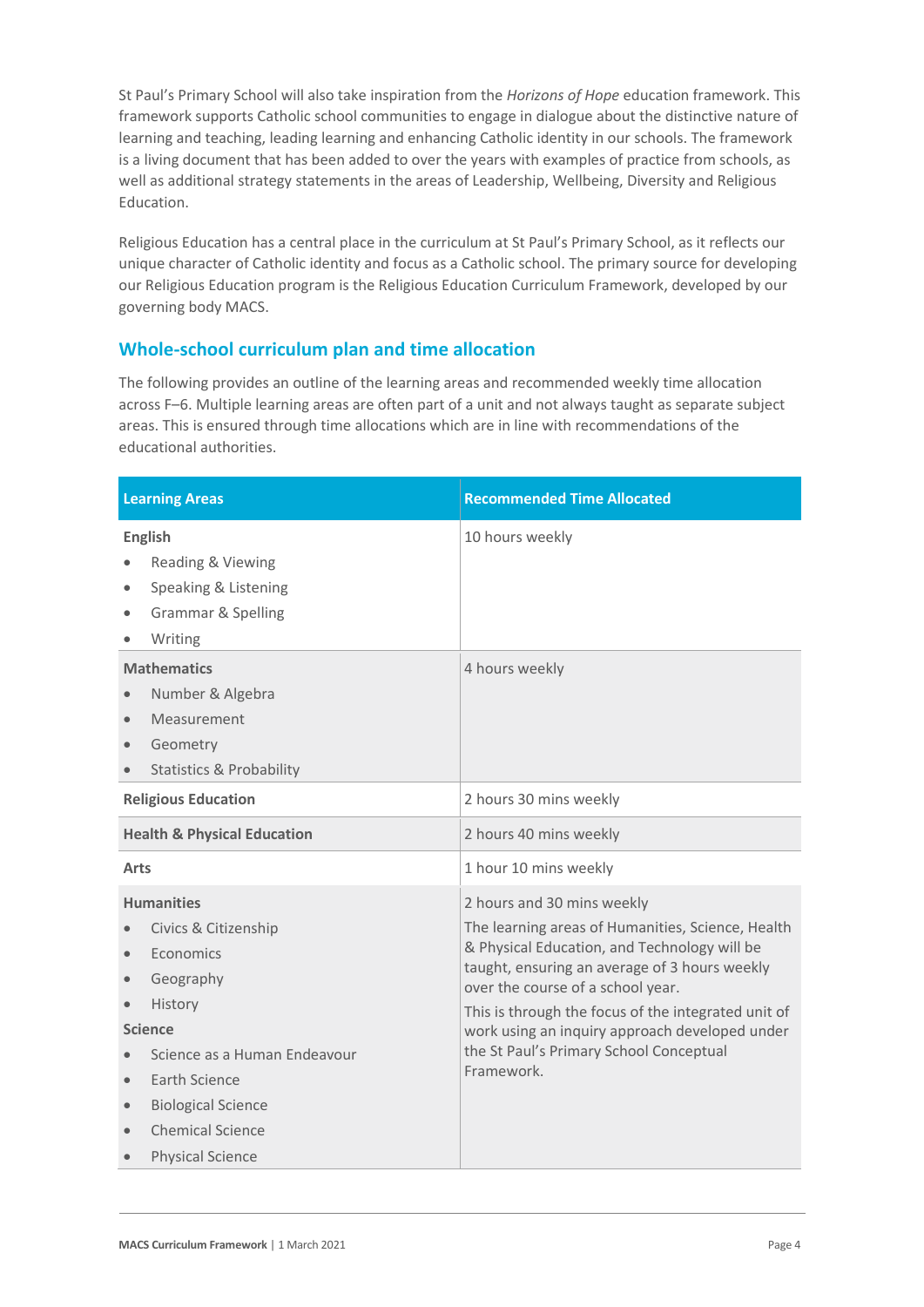| <b>Learning Areas</b>                                                                      | <b>Recommended Time Allocated</b> |
|--------------------------------------------------------------------------------------------|-----------------------------------|
| <b>Technology</b><br>Design & Technology<br>$\bullet$<br>Digital Technologies<br>$\bullet$ |                                   |
| <b>LOTE</b>                                                                                | 40 mins                           |
| Miscellaneous (Administration, Prayer, School<br>assembly, Eating time                     | 1 hour 30 weekly                  |
| <b>TOTAL</b>                                                                               | 25 hours weekly                   |

### **Capabilities**

The Victorian Curriculum includes both knowledge and skills. It is expected that the skills and knowledge defined in the capabilities will be developed, practised, deployed and demonstrated by students in and through their learning across the curriculum:

- Critical & Creative Thinking
- **Ethical**
- **Intercultural**
- Personal & Social.

The skills and knowledge defined in the capabilities will be developed in student learning across the curriculum areas where it is relevant and authentic to do so.

### **Curriculum organisation and implementation**

The school's planning for curriculum draws on the Victorian Curriculum and Assessment Authority (VCAA) curriculum planning site for age-appropriate content, sequential learning patterns, and interrelated aspects of the content and skills and of the desired learning capabilities. Refer to the Pedagogical Framework.

All content is developed using the following documents:

- St Paul's Primary School policies for each of the learning areas
- St Paul's Primary School Religious Education Scope and Sequence: Religious Education Curriculum Framework
- Victorian Curriculum F–10
- Statement of Philosophy.

A variety of other resources, including online resources, will be available to support planning.

### **Evaluation**

This Policy will be monitored and reviewed by the staff, in accordance with the School Improvement Plan or as required.